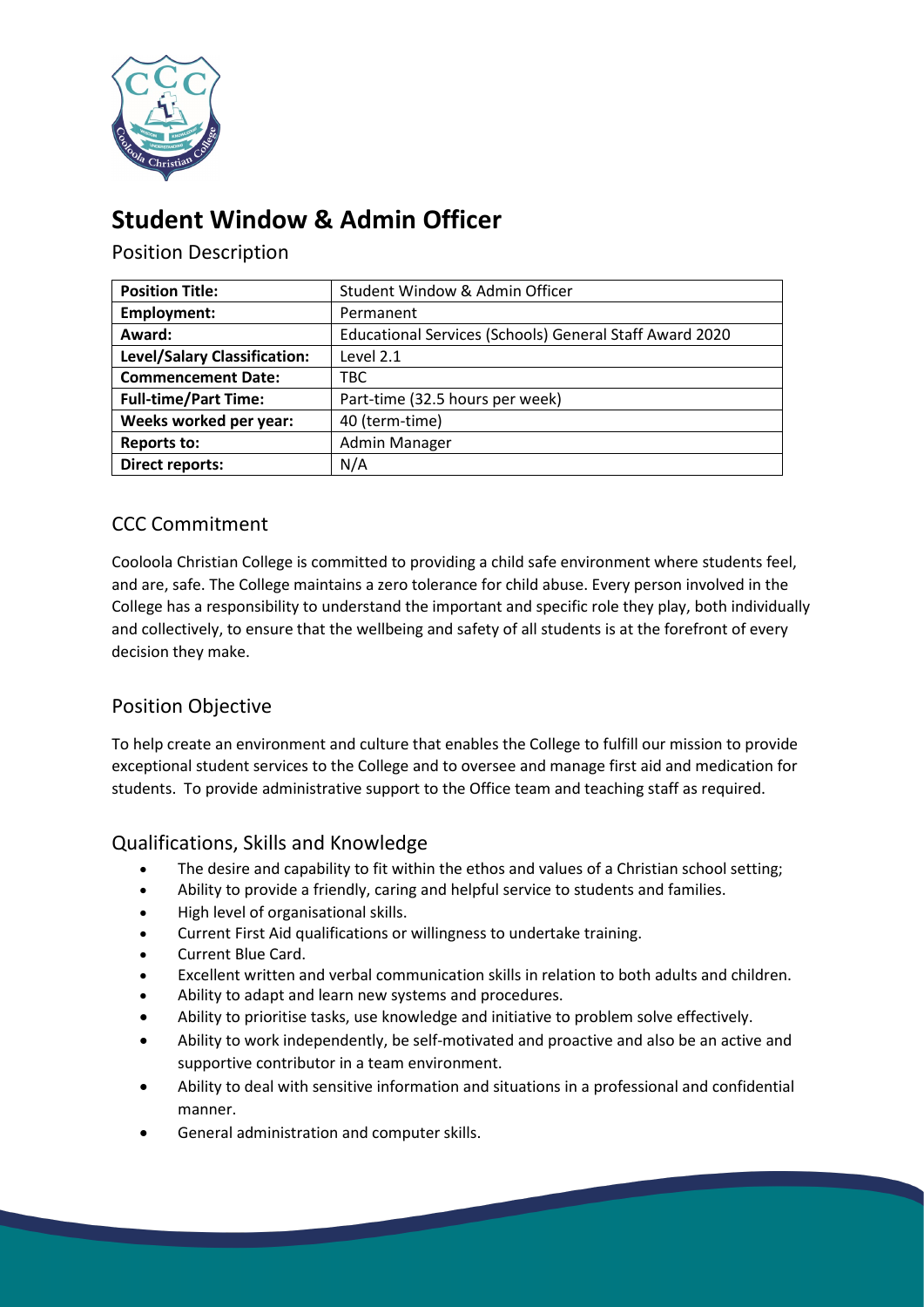

### Key Responsibilities

#### STUDENT SERVICES

- Student Window:
	- − Providing student late slips
	- − Calling students for early pick up
	- Sending travel notes to classes
	- − Uniform exemption notes
	- − Daily notes
	- − Confiscated items
	- − All student window enquiries
- First Aid:
	- General and emergency first aid
	- First aid cleaning
	- First aid supplies coordination
	- Event attendance as required for swimming, athletics and cross country carnivals
- Medication:
	- − Administering, monitoring and liaising with parents re student medication.

#### ADMINISTRATION

• General administration support for the Office team and for teaching staff as required.

#### Probation and Performance Review

A probation period of 12 months applies to this position. A check-in meeting will be arranged after six months to monitor progress. A performance review will be carried out after 12 months and completed annually thereafter.

#### Our values

As a Christian community, we seek to live according to Biblical guidelines and by modelling the way Christ lived when we walked amongst us. He had an attitude of putting others first in all things, whilst also seeking to fulfil every purpose that his Father had prepared for him.

Our values represent how we aim to be Christ-like in all that we do and say. Hence our values are reflected in our actions and behavior.

Every day, all members of our school community will strive to be:

**C**ourageous

**L**earners

**E**xcellent